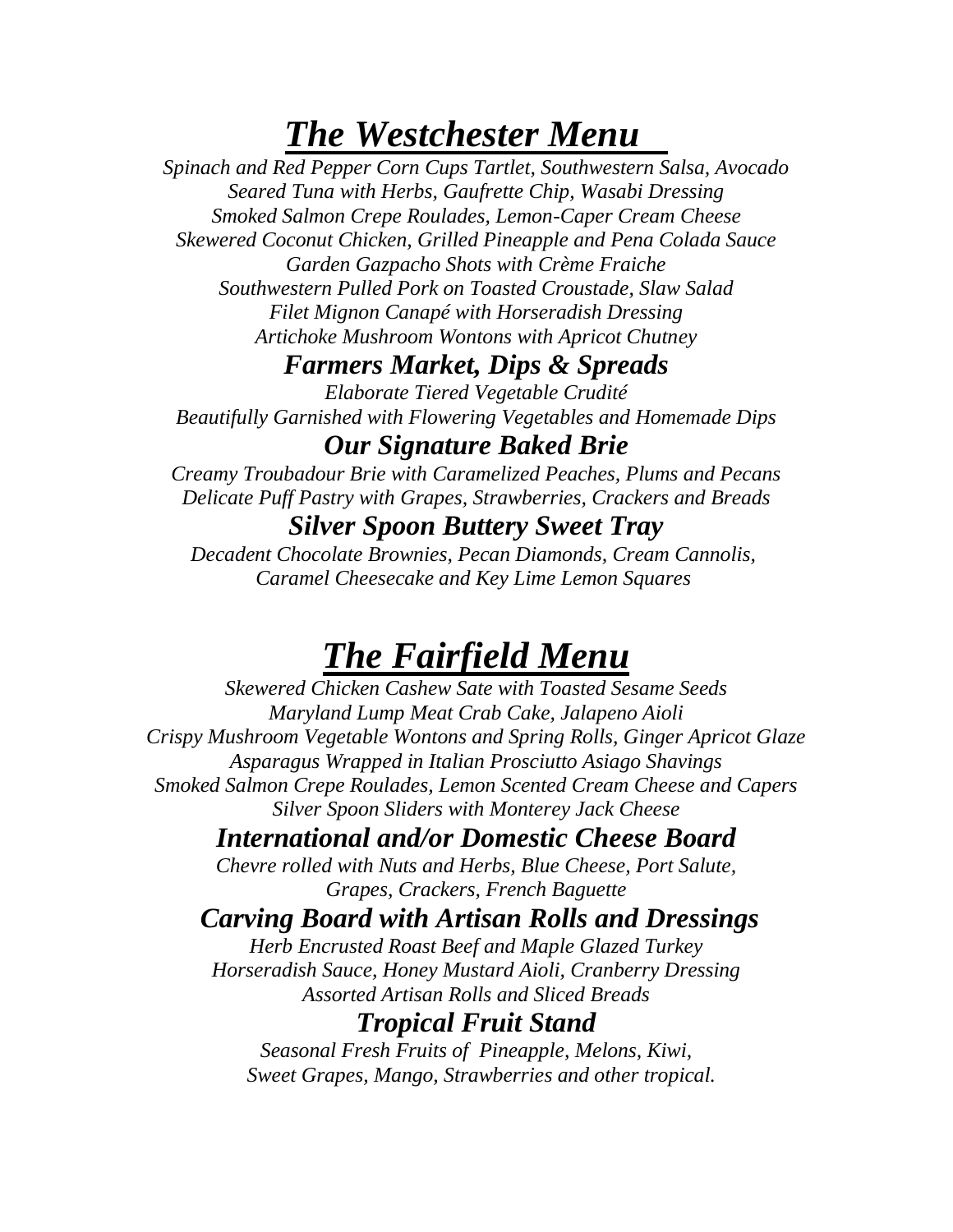# *The Manhattan Menu*

*Our Signature Cheese Diamonds Shanghai Spring Rolls with Ginger Dipping Sauce Pulled Bourbon Pork in Burrito Cups Fingerling Potatoes with Caviar and Crème Fraiche Herb Encrusted Filet Mignon on Fucille, Horseradish Dressing Skewered Grilled Green Chili Shrimp Vegetable Empanadas w/Chimichirri sauce Mushroom Vegetable Wontons, Ginger Apricot Glaze Skewered Chicken Kabobs, Peanut Satay Dressing*

## *Tiered Vegetable Landscape*

*Roasted Ratatouille, Blue Cheese and Hummus Dips Artisan Breads and Crackers*

## *The Slider Station, Artisan Rolls and Dressings*

*Monterey Jack Cheese, Caramelized Onions, Crisp Bacon, Sautéed Mushrooms, Gorgonzola Cheese, Relish, Horseradish Ketchup*

# *Mashed Potato Martini Bar*

*Mashed White and Sweet Potatoes topped with Fried Onions, Cheddar Cheese, Chili, Sour Cream, Lettuce and Chives*

#### *Buttery Sweet Tray*

*Decadent Brownies, Lemon Bars, Pecan Diamonds, Chocolate Dipped Strawberries, Mini Cheesecakes*

# *Artistically Arranged Stations Farmers Market, Dips & Spread<sup>s</sup>*

*Elaborate Raw Crudité in Wicker Baskets Lined with Overflowing Kale, Beautifully Garnished with Flowering Vegetables and Homemade Dips*

#### *International and/or Domestic Cheese Board*

*A selection of International Cheese: Stilton, Brie, Camembert, Montrachet, Ponte Leveque & Port Salute,Sweet Grapes, Crackers & Baguettes*

#### *Baked Brie with Caramelized Apples*

*Creamy Troubadour Brie with Caramelized Apples and Nuts in Delicate Pastry Arranged with Colorful Grapes, Crackers and Pompudums*

#### *Warm Artichoke-Spinach Dip with Braised Leeks*

*Silver Spoon Vegetable Chips, Crackers, Sliced Baguette Tartlet Platter*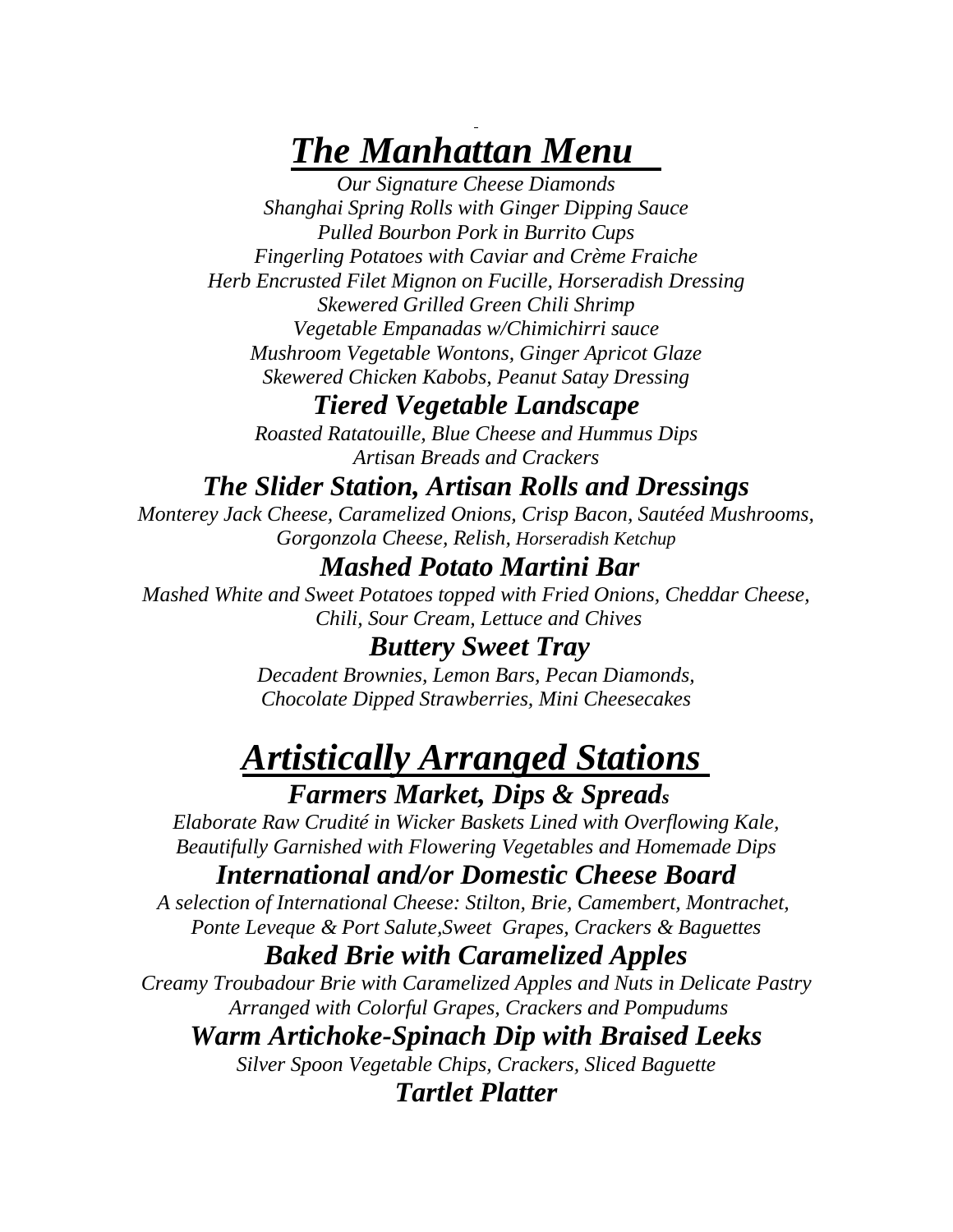*Sweet Onion with Thyme, Wild Mushroom Fondue, Tomato, Basil & Olive Mediterranean Skewer Platter*

*Garlic Roasted Vegetable, Herb Marinated Sirloin or Lamb, Cajun Chicken Flaky Phyllo Strudels*

*Wild Mushroom, Curried Walnut Chicken, Spinach & Feta,*

#### *Crostini and Tartlet Platter*

*Crostini: Oven Roasted Tomatoes with Pesto and Roasted Garlic Chevre and Artichoke Hearts with Roasted Red Pepper, Tartlets: Sweet Onion and Thyme, Mushroom Fondue, Tomato, Basil & Olive*

#### *South of the Border*

*Heaping Platter of Tortilla Chips Smothered with a Blend of Cheeses,Guacamole, Salsa, Bean Dip, Tomatoes, Olives, Jalapenos and Scallions.*

#### *Gorgonzola, Pesto & Sun Dried Tomato Torte*

*Served with Kalamata Olive Foccacia Bread*

#### *California Sushi and Seafood Nori Rolls*

*California, Salmon, Spicy Tuna and Vegetarian Rolls, Shrimp, Sea Bass and Yellow Tail Tuna Sashimi*

# *Pate Maison and Artisan Breads*

*Terrine of Seasonal Vegetables, Duet of Saucisson, Pate de Provence, Cracked Pecorino Romano, Country Tuscan and Herbed Foccacia Breads,*

#### *House Cured and Fish Smokehouse*

*Norwegian & Scottish Smoked Salmons, Gravlox, Smoked Sable, Capers, Herbed Cream Cheese, Chopped Red Onion, Artisan Breads*

#### *Mediterranean Eastern Plate*

*Falafel Balls, Toasted Pita & Flatbreads, Roasted Garlic Hummus Baba Ganoush, Tahina, Greek Olives, Pita Bread and Flatbreads*

#### *Anti-Pasto Display*

*Fresh Buffalo Mozzarella, Aged Salami, Capicola, Marinated Portobello Mushrooms, Pepperoncini Peppers, Artisan Breads*

# *Chef Action Stations*

*The 50's Station*

*Our Signature "Build your own" Hamburger Slider Napoleons Curly Fries and Beer Batter Onion Rings, Boston Style Fish and Chips, Philadelphia Cheese Steak, Sputnik Melts, Roast beef Au Jus*

# *Little Italy*